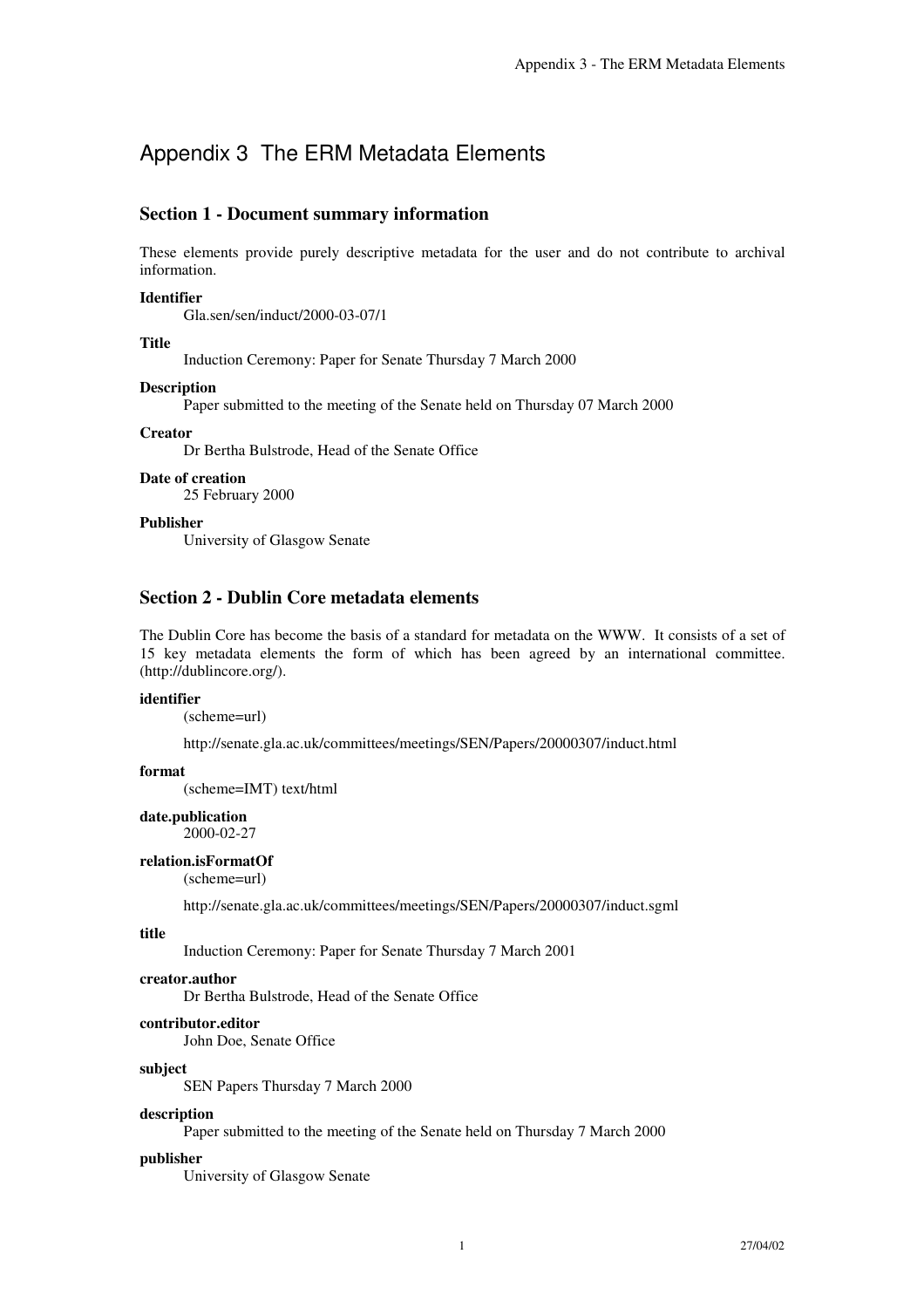**rights Date.creation** (scheme=ISO 8601) 2000-02-25

# **date.modification**

(scheme=ISO 8601) 2000-02-27

#### **type**

text.report

#### **language**

(scheme=ISO 639) en

### **source**

(scheme=ERM) gla.sen/en/induct/2000-03-07/1

# **Section 3 - ERM metadata elements**

These are drawn form the National Archives of Australia, *Recordkeeping Metadata Standard for Commonwealth Agencies* (National Archives of Australia, 1999). The Standard consists of 20 elements, eight of which are mandatory and 12 optional. In addition, many of these elements comprise a number of sub-elements, some mandatory and some optional. There are a total of 65 sub-elements.

### **title**

*The name given to the record. Purpose: To assist in identifying the record and to act as a resource discovery access point for users. It describes the functions and/or subjects documented in the record. Rationale: For ease and speed of identification, and to facilitate control, a record must have a title which is representative of its contents.*

Title-schemetype: Free Text; title-words: Induction Ceremony: Paper for Senate Thursday 7 March 2000

### **subject**

*The subject or topic of a record which concisely and accurately describes the record's content. Purpose: To act as a resource discovery access point at a finer level of detail than that provided by the element.*

SEN Papers Thursday 7 March 2000

#### **description**

*A description, in free text prose, of the content and/or purpose of the record. Purpose: To enable searching based on words and phrases describing the record. Rationale: Allows for more detail than that provided by the use of a titling scheme alone. Provides a means of describing higher-level aggregations of records than items and files.*

Paper submitted to the meeting of the Senate held on Thursday 7 March 2000

#### **language**

*The language of the content of the record. Purpose: To allow searches to be restricted to records in a specific language.*

(scheme=ISO 639) en

### **type**

*The recognised form a record takes, which governs its internal structure and relates to its transactional purpose or to the action or activity it documents. Purpose: To provide additional information about the purpose and context of the record. To assist users in interpreting information contained in the record by identifying its internal structure.*

Report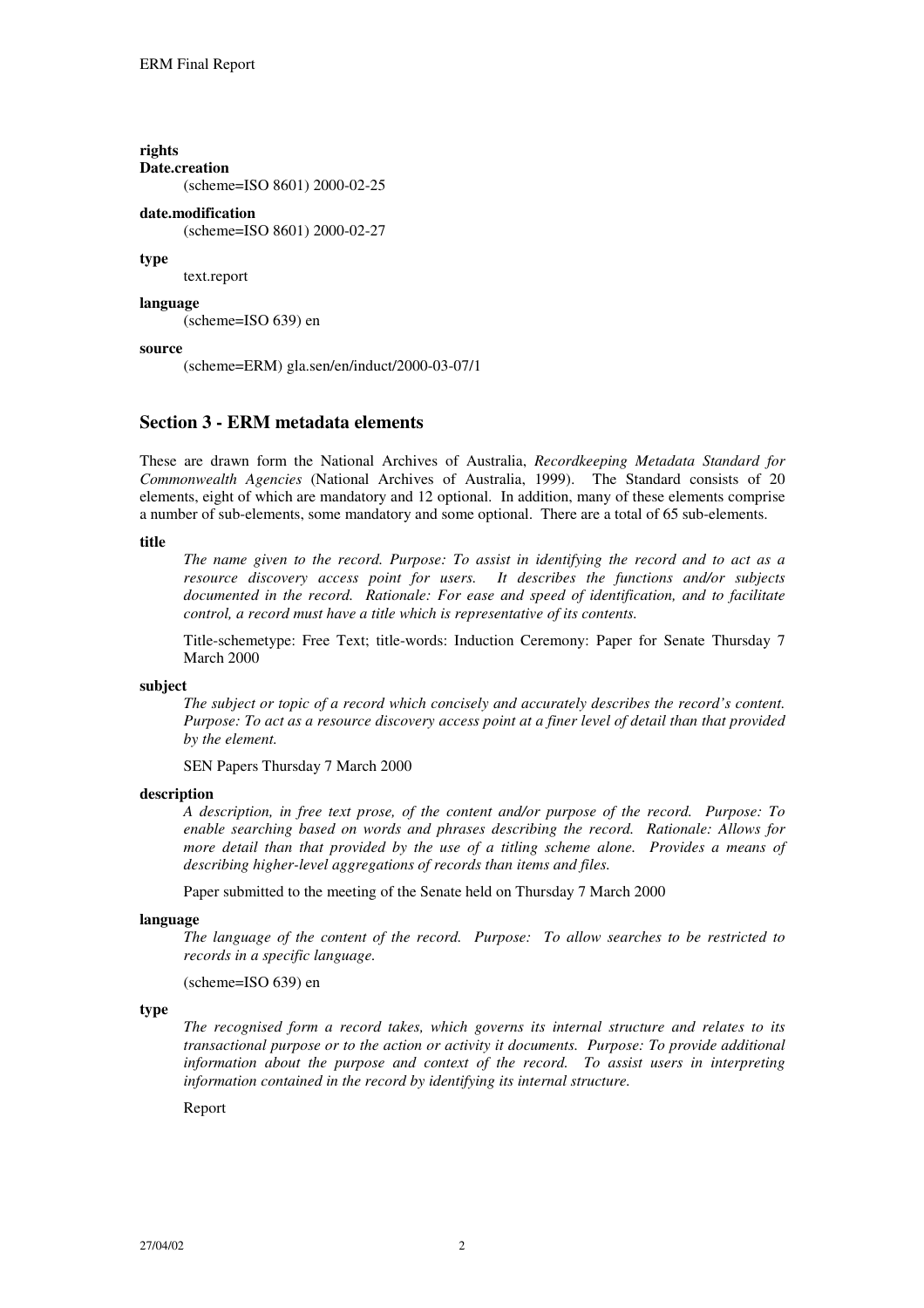# **aggregation-level**

*The level at which the record(s) is/are being described and controlled. The level of aggregation of the unit of description. Purpose: To control the management actions which may be taken on the record(s). To allow searches to be restricted to records at a particular level of aggregation.*

Item

### **format**

*The logical form (media and data format) and physical form (medium and extent) of the record. Purpose: To serve as a management tool for the control, storage and preservation of records over time. To provide information, or pointers to information, on the technology required for access to the various kinds of electronic records held by an agency. To act as a resource discovery access point for recordkeeping professionals and other users.*

Media-format: text; data-format: sgml

#### **record-identifier**

*A unique identifier for the record(s). Purpose: To uniquely identify the record(s) in the current domain, regardless of the level of aggregation. To act as an access point to more information about the record(s).*

Gla.sen/sen/induct/2000-03-07/1

#### **location**

*The current (physical or system) location of the record. Details about the location where the record usually resides, such as a registry or an electronic store. Purpose: To enable ease of identification of the record's current location, and quick retrieval when required.*

### **disposal**

*Information about policies and conditions which pertain to or control the authorised disposal of records. Information about the current disposal authorities and actions to which the record is subject. Purpose: To advise users of laws, policies and/or authorities that govern the retention or disposal of the record. To alert staff when disposal actions for records are due.*

Disposal-auth: ERM; sentence: Retain permanently; disposal-status: Permanent

### **date.created**

*The dates and times at which the fundamental recordkeeping actions of creation, transaction and registration occur. Purpose: To provide system validation of the acts of creation, transaction and registration.*

(scheme=ISO 8601) 2000-02-25

#### **agent.author**

*A corporate entity or organisational element which is responsible for some action on or usage of a record. An individual who performs some action on a record, or who uses a record in some way. Purpose: To ensure accountability for important record keeping decisions and actions.*

Dr Bertha Bulstrode, Head of the Senate Office

#### **date transacted**

*The dates and times at which the fundamental recordkeeping actions of creation, transaction and registration occur. Purpose: To provide system validation of the acts of creation, transaction and registration.*

(scheme=session) 1999-2000

#### **agent.transactor**

*A category which identifies the role and responsibilities of a particular agent.*

Senate

# **date.registered**

*The dates and times at which the fundamental recordkeeping actions of creation, transaction and registration occur. Purpose: To provide system validation of the acts of creation, transaction and registration.*